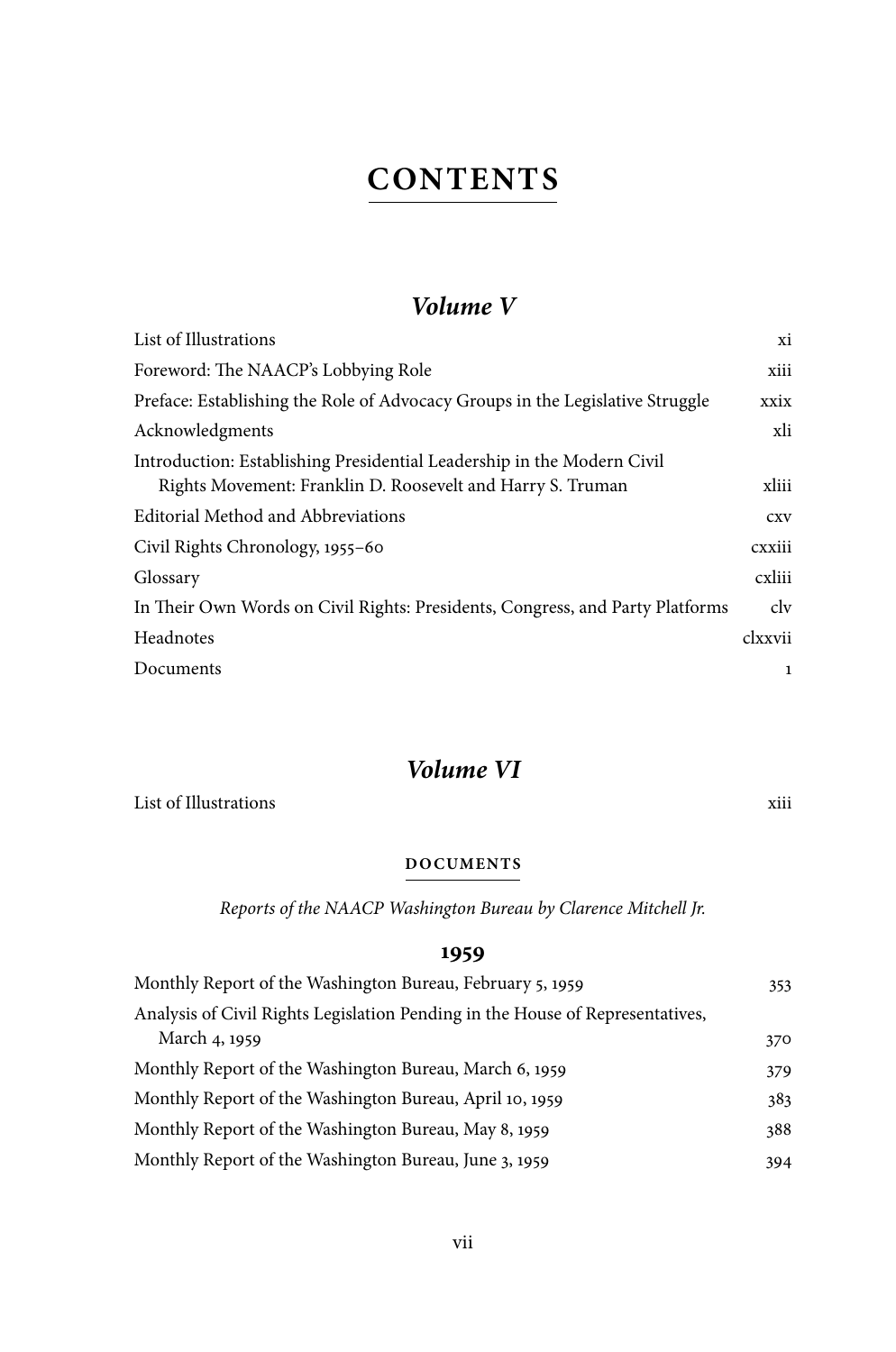| June 30, 1959<br>Civil Rights Legislation, July 10, 1959<br>Monthly Report of the Washington Bureau, September 11, 1959<br>Monthly Report of the Washington Bureau, October 9, 1959<br>Monthly Report of the Washington Bureau, November 6, 1959<br>Brief Highlights of 1959 as Reported by the Washington Bureau of the NAACP,<br>December 22, 1959 | Statement of Clarence Mitchell at the NAACP Annual Convention, |     |
|------------------------------------------------------------------------------------------------------------------------------------------------------------------------------------------------------------------------------------------------------------------------------------------------------------------------------------------------------|----------------------------------------------------------------|-----|
|                                                                                                                                                                                                                                                                                                                                                      |                                                                | 399 |
|                                                                                                                                                                                                                                                                                                                                                      |                                                                | 400 |
|                                                                                                                                                                                                                                                                                                                                                      |                                                                | 402 |
|                                                                                                                                                                                                                                                                                                                                                      |                                                                | 408 |
|                                                                                                                                                                                                                                                                                                                                                      |                                                                | 415 |
|                                                                                                                                                                                                                                                                                                                                                      |                                                                |     |
|                                                                                                                                                                                                                                                                                                                                                      |                                                                | 420 |

# **1960**

| Federal Voting Registrar Bills, January 13, 1960                                                                                                  | 424 |
|---------------------------------------------------------------------------------------------------------------------------------------------------|-----|
| Monthly Report of the Washington Bureau, February 5, 1960                                                                                         | 426 |
| Monthly Report of the Washington Bureau, March 12, 1960                                                                                           | 434 |
| Civil Rights Legislation, March 24, 1960                                                                                                          | 439 |
| Monthly Report of the Washington Bureau, April 9, 1960                                                                                            | 443 |
| Monthly Report of the Washington Bureau, May 4, 1960                                                                                              | 449 |
| Attachment to May 4, 1960, Report: Analysis of the 1960 Civil Rights Act,<br>April 22, 1960                                                       | 451 |
| Monthly Report of the Washington Bureau, June 10, 1960                                                                                            | 455 |
| Monthly Report of the Washington Bureau, September 9, 1960                                                                                        | 459 |
| Attachment to September 9, 1960, Report: Congressional Civil Rights Record<br>of Presidential and Vice Presidential Candidates, September 8, 1960 | 461 |
| Monthly Report of the Washington Bureau, October 6, 1960                                                                                          | 483 |
| Monthly Report of the Washington Bureau, November 11, 1960                                                                                        | 487 |
| Washington Bureau, NAACP Highlights of 1960, December 20, 1960                                                                                    | 492 |
| Monthly Report of the Washington Bureau (Legislative Outlook),                                                                                    |     |
| December 31, 1960                                                                                                                                 | 502 |

#### **APPENDIXES**

| 1. Related Documents                                                                                                |     |
|---------------------------------------------------------------------------------------------------------------------|-----|
| Winning Democracy for the Negro Is Winning the War for Democracy,<br>[by A. Philip Randolph], August 8, 1941        | 507 |
| Colored Children at the Naval Base in Bainbridge, Memorandum to Files<br>from Clarence Mitchell, September 28, 1954 | 509 |
| Bainbridge School Case, Memorandum by J. Francis Pohlhaus,<br>September 29, 1954                                    | 510 |
| Memorandum for Files [on meeting re: Bainbridge School Case]<br>by J. Francis Pohlhaus, September 30, 1954          | 512 |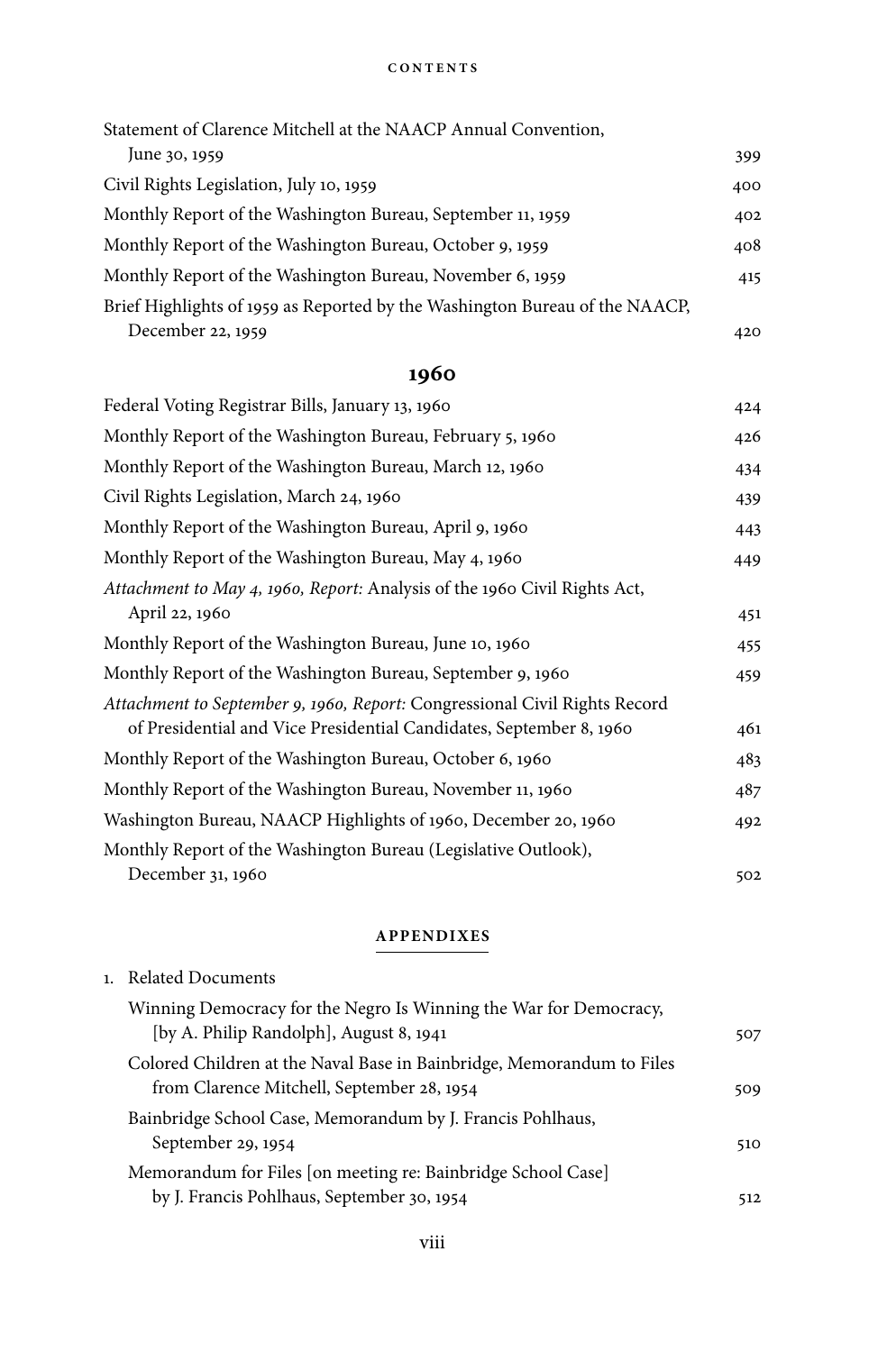| Report on Mississippi for Board and Staff Reference, by Clarence Mitchell,<br>November 10, 1954                                      | 513 |
|--------------------------------------------------------------------------------------------------------------------------------------|-----|
| Federal Aid to Education in the South, Memorandum to Clarence Mitchell                                                               |     |
| from J. Francis Pohlhaus, December 14, 1954                                                                                          | 517 |
| Omnibus Civil Rights Bill, Memorandum to Clarence Mitchell from<br>J. Francis Pohlhaus, December 30, 1954                            | 518 |
| Pending Congressional Legislation, Memorandum to Clarence Mitchell<br>from J. Francis Pohlhaus, January 21, 1955                     | 520 |
| State Legislation to Preserve Segregated Schools, [by J. Francis Pohlhaus],<br>January 28, 1955                                      | 522 |
| Press Release on School Construction Bill, NAACP Washington Bureau,<br>February 2, 1955                                              | 526 |
| Statement on Civil Rights Bills Adopted by the Executive Committee<br>of the Leadership Conference on Civil Rights, February 2, 1955 | 530 |
| Summary of Executive Committee Meeting, Leadership Conference<br>on Civil Rights, March 3, 1955                                      | 531 |
| Legislation on Absentee Voting, Memorandum to Clarence Mitchell<br>from J. Francis Pohlhaus, April 4, 1955                           | 534 |
| Proposed Amendments to Federal Aid for School Construction,<br>by Clarence Mitchell, April 14, 1955                                  | 535 |
| Pending Legislation, Memorandum to Clarence Mitchell from<br>J. Francis Pohlhaus, April 18, 1955                                     | 538 |
| Suggested Letter to Branches regarding S.J. Res. 31, by Clarence Mitchell Jr.<br>for Roy Wilkins's signature, April 27, 1955         | 538 |
| Reign of Terror in Mississippi, Memorandum to Department of Justice<br>from Roy Wilkins, September 7, 1955                           | 541 |
| Mississippi and the Pending Civil Rights Bills, Memorandum<br>to Clarence Mitchell from J. Francis Pohlhaus, October 31, 1955        | 543 |
| [On Enforcing a Court Decree,] Memorandum to Clarence Mitchell<br>from J. Francis Pohlhaus, November 5, 1955                         | 546 |
| Civil Rights Strategy Meeting, Memorandum to Clarence Mitchell<br>from J. Francis Pohlhaus, December 14, 1955                        | 547 |
| Memorandum on the Possibility of Unseating the Mississippi Congressional<br>Delegation, by J. Francis Pohlhaus, January 31, 1956     | 549 |
| Report on the Negro Veterans, by J. Francis Pohlhaus, February 25, 1956                                                              | 571 |
| Status of Civil Rights Bills, April 20, 1956                                                                                         | 575 |
| Legislative Suggestions for NAACP Branches, June 1, 1956                                                                             | 577 |
| Important Information, by Clarence Mitchell and J. Francis Pohlhaus,                                                                 |     |
| June 2, 1956                                                                                                                         | 580 |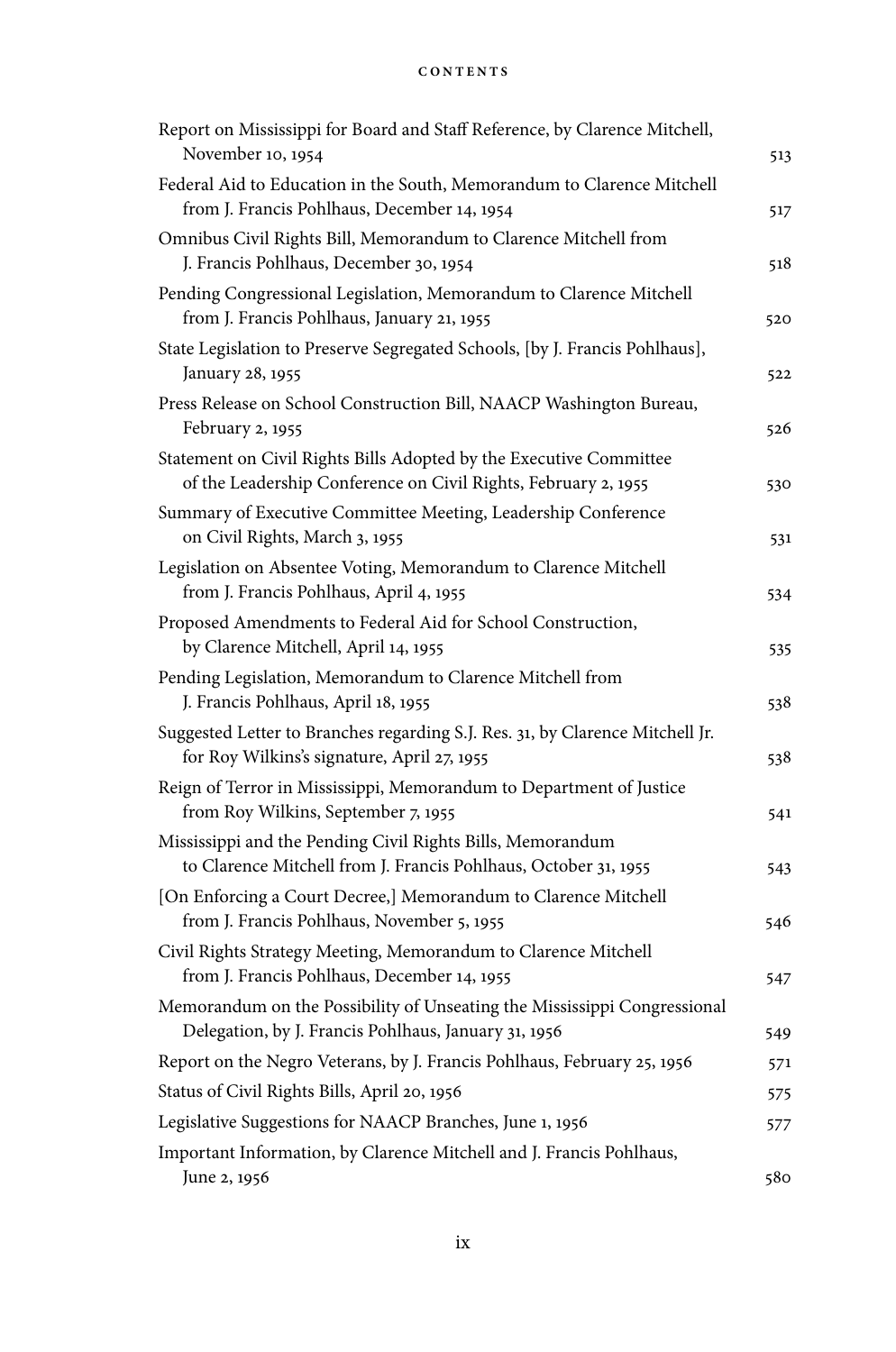| Civil Rights Legislation, Memorandum to Clarence Mitchell                                                                                        |     |
|--------------------------------------------------------------------------------------------------------------------------------------------------|-----|
| from J. Francis Pohlhaus, December 5, 1956                                                                                                       | 582 |
| Letter to Senator Sam J. Ervin, Jr., on voting by African Americans<br>in North Carolina, from Roy Wilkins, February 21, 1957                    | 584 |
| Civil Rights Bill and Trial by Jury, by Herman Edelsberg, David Brody,<br>and J. Francis Pohlhaus, March 15, 1957                                | 586 |
| Justice Samuel J. Ervin, Jr., and Contempt, by J. Francis Pohlhaus,<br>April 2, 1957                                                             | 592 |
| Proposed Amendment of 42 U.S.C. 1985 [Part III], by J. Francis Pohlhaus,<br>April 16, 1957                                                       | 595 |
| Civil Rights and Injunctions, by J. Francis Pohlhaus, April 30, 1957                                                                             | 600 |
| Trial by Jury in Contempt Cases in Southern States, by J. Francis Pohlhaus,<br>May 8, 1957                                                       | 604 |
| Analysis of H.R. 6127, as Amended by the Senate, [by Clarence Mitchell Jr.],<br>August 6, 1957                                                   | 610 |
| Statement on the Civil Rights Bill, Issued by Roy Wilkins, NAACP<br>Executive Secretary, August 7, 1957                                          | 611 |
| Memorandum on the Civil Rights Bill, from the Secretary, August 13, 1957                                                                         | 613 |
| Statement on H.R. 6127, as Passed by the House, [by Clarence Mitchell Jr.],<br>August 21, 1957                                                   | 617 |
| Analysis of H.R. 6127, as Passed by Congress, Prepared by J. Francis Pohlhaus,<br>September 6, 1957                                              | 618 |
| Report of the Secretary for the Months of July and August, 1957:<br>Civil Rights Bill, September 9, 1957                                         | 620 |
| Background Memorandum concerning Bipartisan Effort to Change Rule 22<br>at the Opening of the Senate of the 86th Congress, September 4, 1958     | 624 |
| Additional Segregation Legislation, by J. Francis Pohlhaus, March 14, 1959                                                                       | 633 |
| Special Report of the Louisiana NAACP Field Secretary: Disqualifying Negro<br>Voters in Washington and Caddo Parishes, Louisiana, March 31, 1959 | 639 |
| Memorandum on S. 1617 (86th Congress), by J. Francis Pohlhaus,                                                                                   |     |
| June 16, 1959                                                                                                                                    | 641 |
| S. 1617, Memorandum to Clarence Mitchell from J. Francis Pohlhaus,                                                                               |     |
| August 24, 1959                                                                                                                                  | 643 |
| Memorandum on Germaneness of Proposed Amendments to the Civil Rights<br>Bill in the House of Representatives, by Joseph L. Rauh Jr.,             |     |
| March 8, 1960                                                                                                                                    | 646 |
| Germaneness of Amendment to HR 8601, Memorandum<br>from William L. Taylor, March 9, 1960                                                         | 655 |
| Strengthening Amendments, [by Clarence Mitchell Jr.], April 9, 1960                                                                              | 657 |
|                                                                                                                                                  |     |